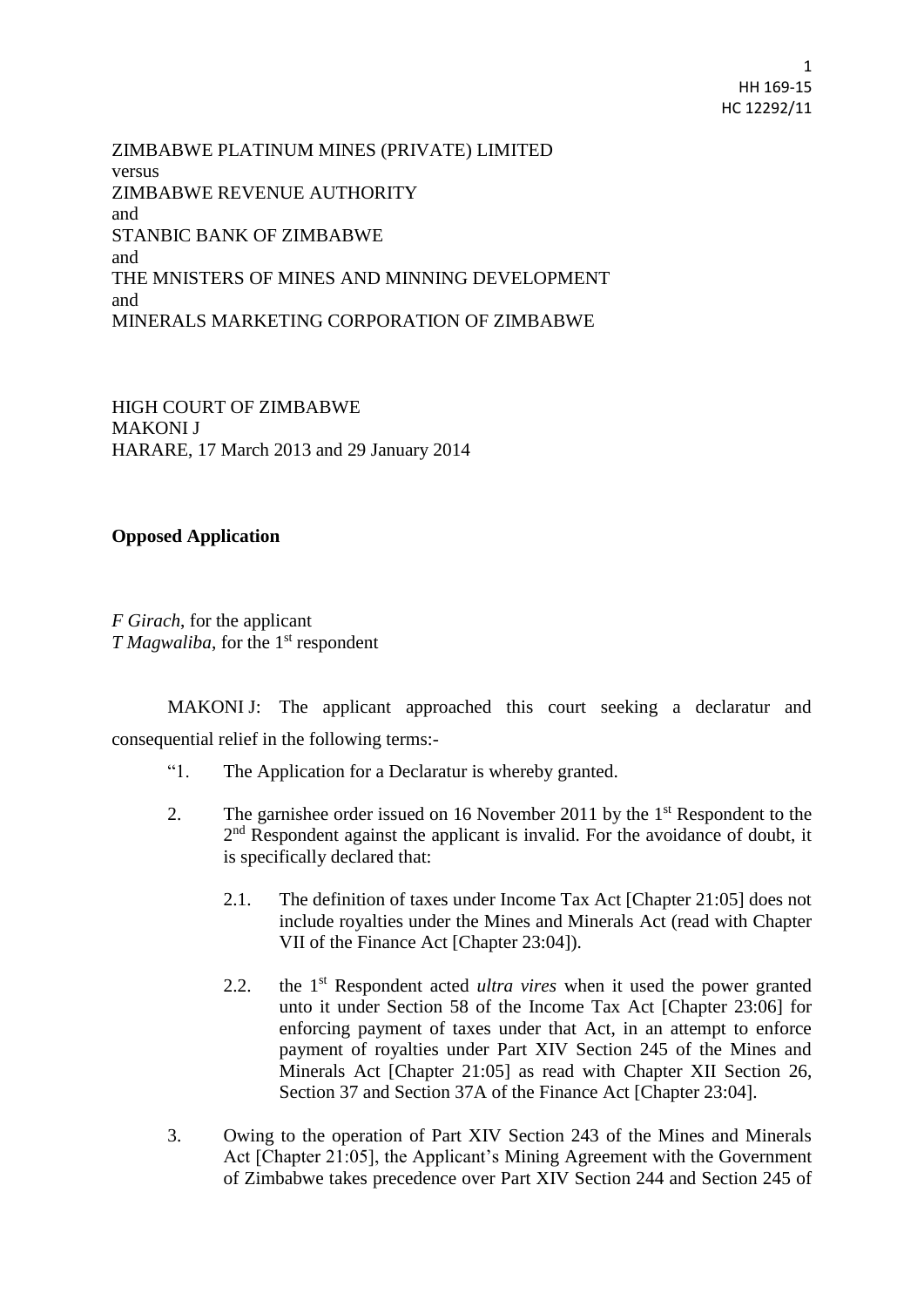the Mines and Minerals Act [Chapter 21:05] and takes precedence over Chapter VII Section 36, Section 37 Section 37A and the Schedule of the Finance Act [Chapter 23:04]. For the avoidance of doubt, it is specially declared that:

- 3.1. the applicant is liable to pay royalty rates at 2.5% of the fair market value of all products produced from the mining area, and not 5% or any other rate appearing [in the Schedule under Chapter VII of the Finance Act [Chapter 23:04] enacted by the Mines and Minerals Act [Chapter 21:05];
- 3.2. The applicant overpaid royalty rates to the  $1<sup>st</sup>$  respondent for the period of 1 January 2004 to 30 September 2010 when kit paid at the legislative rate of 3% and 3.5% instead 2.5%. The Applicant is entitled to recover the amount overpaid in the sum of US\$6,057,146.00 (six million fifty seven thousand one hundred and forty six United States Dollars) by way of set off royalties which were due and payable for the period of 1 October 2010 to 31 March 2011.
- 5. Each party shall bear its own costs."

The background to the matter is that applicant is the holder of a Special Mining lease issued by the Minister of Mines to the applicant, in terms of Mines and Minerals Act [*Cap 21:05*] (the Act). It is also a holder of a Mining Agreement (M.A) signed between it and the Government of Zimbabwe (the Government). Both documents were executed on 24 August 1994. Up until December 2003, the applicant paid a flat royalty rate of 2.5% across the board for all products as per the royalty rate contained in the Mining Agreement. The payments were made quarterly. From January 2004 to 30 September 2010, the applicant paid royalties according to rates stipulated in the Act but according to dates as provided for in the Mining Agreement. The reason given by the applicant for such payments is it anticipated a substantive agreement and performance by the government on the change of the tax regime by it. The parties had at one point contemplated revisiting the tax regime applicable to the applicant. A framework for the agreement contemplated was signed and executed by the parties. The actual agreement to vary the Mining Agreement never saw the light of day. When the government failed to implement the new tax regime, the applicant reverted to the original royalty provisions as provided by the Mining Agreement. The first respondent claimed royalties from the applicant using the legislature rates. When the applicant did not pay the amounts claimed by the first respondent, the first respondent issued a garnishee to the second respondent against the applicant. The applicant then instituted the present proceedings.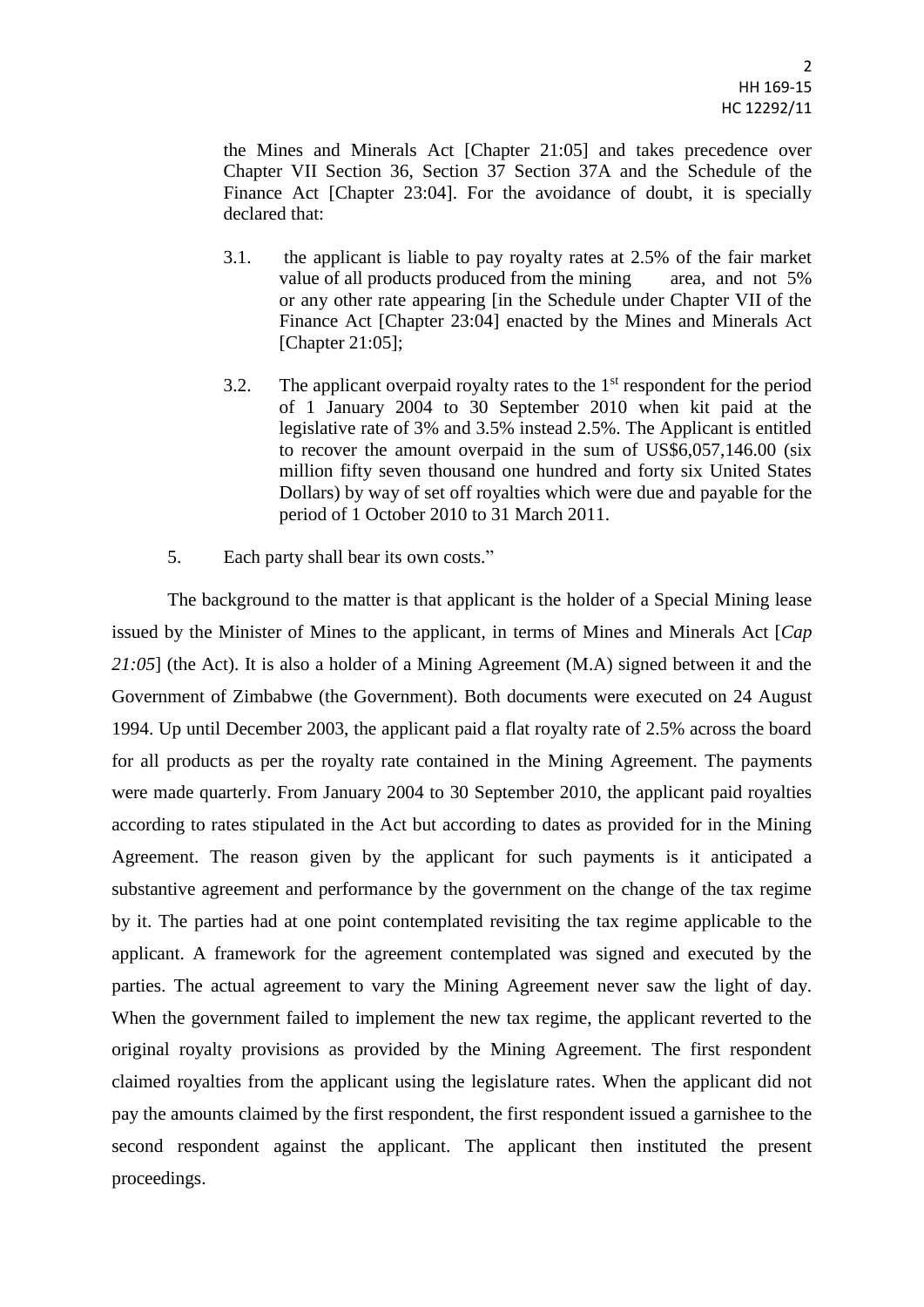It is the applicant's case that there is no legal basis for collection of royalties by the first respondent in terms of the Act as opposed to the Mining Agreement. The first respondent therefore collected in excess of the rates applicable to the applicant and has therefore been over compensated. The applicant overpaid the first respondent in the sum total of \$6 057 146- 00.

It also avers that the first respondent was not entitled, at law, to recover royalties falling due under the Act by way of the power conferred on it under the Income Tax Act [*Cap 23:06*] namely to attach debts owed to the debtor.

The first respondent opposed the application. It raised four points *in limine viz*:-

- i) The court application is invalid and constitute a legal nullity for want of compliance with the mandatory provisions of the State Liabilities Act [*Cap 8:14*].
- ii) The applicant approached the court with dirty hands by approaching the court without complying with the requirements of the law.
- iii) The first respondent is an agent of the Government of Zimbabwe and attracts no personal liability from the transactions subject to the claim by applicant.
- iv) There are material disputes of fact not capable of resolution on the papers.

On the merits, the first respondent opposes the application on the basis that the terms of the Mining Agreement do not exempt the applicant from paying legislated rates of royalties. It further avers that, in the event that the court finds that the Mining Agreement superseded legislated rates, it will be argued that the applicant waived the benefit of the Mining Agreement. As such, it cannot unilaterally revert to the rates specified in the Mining Agreement.

It further avers that the first respondent was lawfully entitled to rely upon the powers set out in the Income Tax Act to enforce the payment of royalties levied in terms of the Act as read with the Finance Act [*Chapter 23:04*].

I first of all deal with the points *in limine*.

## **Dirty Hands**

It was the first respondent's contention that the applicant had duty to comply with the law, whether arising from a court order or a legal instrument or provide an explanation for noncompliance. The applicant must pay all the royalties that have been assessed or evince an intention to want to pay before seeking the court's protection in the form of declaratur.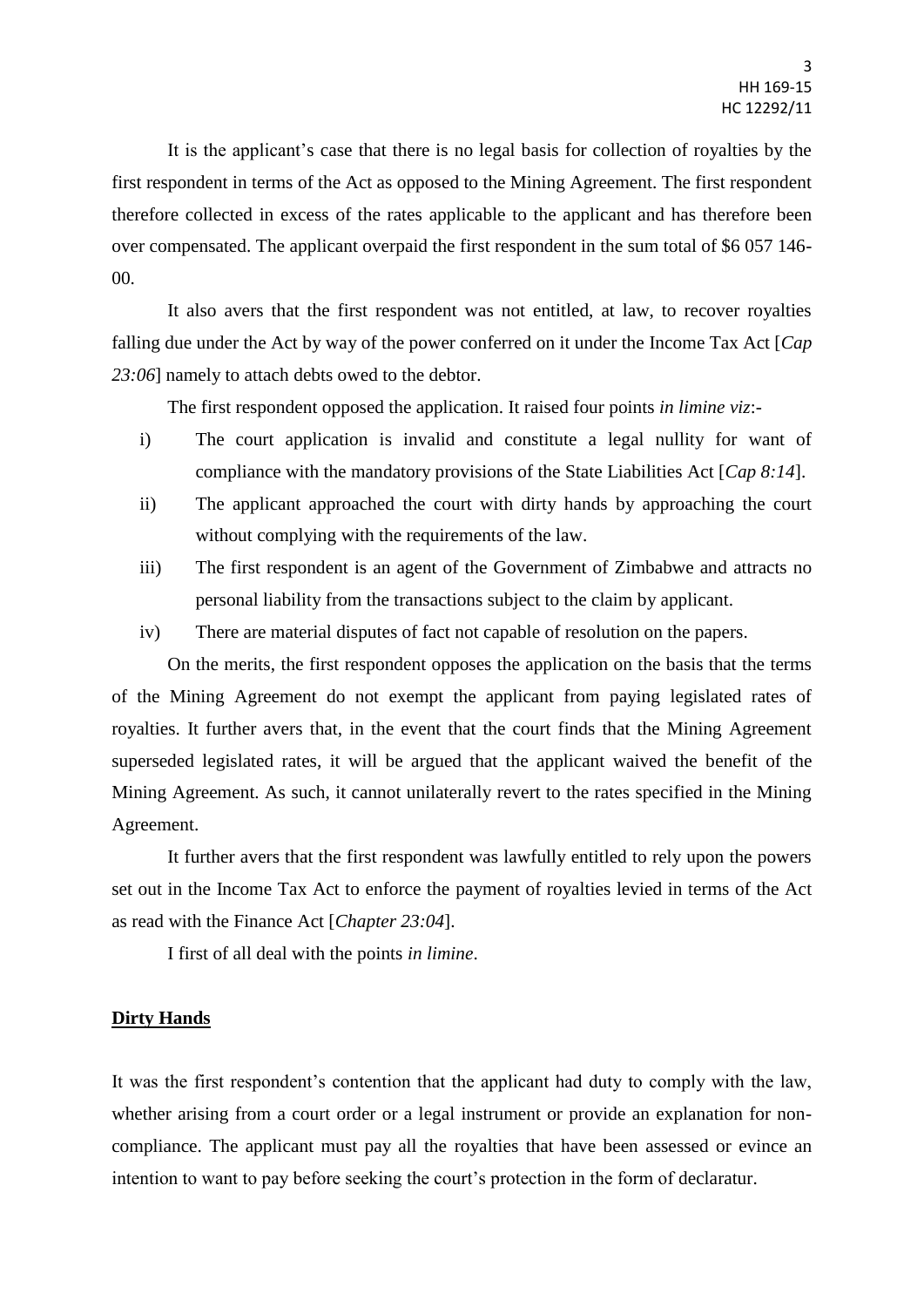As it turned out, by the time the matter was heard, the applicant had settled the outstanding royalties in full and it was paying, on a without prejudice basis, royalties at the rates set out in terms of the Act. Correspondence to that effect was produced.

The issue was therefore resolved and therefore did not require a determination.

## **Invalidity of Proceedings**

I will deal with ground (i) and (ii), together as they are interlinked. It was submitted on behalf of the first respondent that the relief sought by the applicant is divided into two. A declaratur and consequential relief. The ultimate relief includes the recovery of am amount of  $\pm$  \$ 6 000 000-00. In terms of s 3 of the Revenue Authority Act [*cap 23:11*], the first respondent is a legal entity. The revenue that it collects is not of its own account. It collects as an agent and remits the revenue to the relevant ministry. The applicant must therefore pursue the first respondent and the principal ministries involved. The ministries were cited but no substantive relief is being sought against them. The notice in terms of s 6 of the State Liabilities Act [*Cap 8:14*] ought to have been given. It was submitted that in view of the fragrant violation of the State Liabilities Act there was no complete cause of action and the proceedings were therefore invalid. Mr. *Magwaliba* referred the court to the cases of *Murphy*  v *Director of Customs & Excise* 1992 (1) ZLR 28 (H), *Ervines* v *Shield Instance Co. Ltd*  1980 (2) SA 841 AD on 8338D. The cases *inter alia*, deal with the proper legal meaning of the expression "Cause of action." He further submitted that in respect of claims against the State, in terms of s 6 of State Liabilities Act, while all of the other requirements at common law would have accrued, the full cause of action does not accrue until notice has been given to the defendant or the respondents as the case may be.

The first respondent further contended that it is an agent for the third respondent and ought not to have been sued. In terms of s 4 of the Revenue Authority Act [*Cap 23:11*] the functions of the respondent are to act as an agent of the state in assessing, collection and enforcing the payment of all revenues. The ordinary consequences as between a principal and an agent are applicable in the relationship between the first respondent and the State. The first respondent cannot therefore be sued with its principals the third respondent. The applicant elects who to sue. It is misleading for the first respondent to argue that the applicant's cause of action is incomplete.

The applicant contented that the sate Liabilities Act does not apply to this matter. It only applies to claims against the State as defined in s 2 of the State Liabilities Act. Further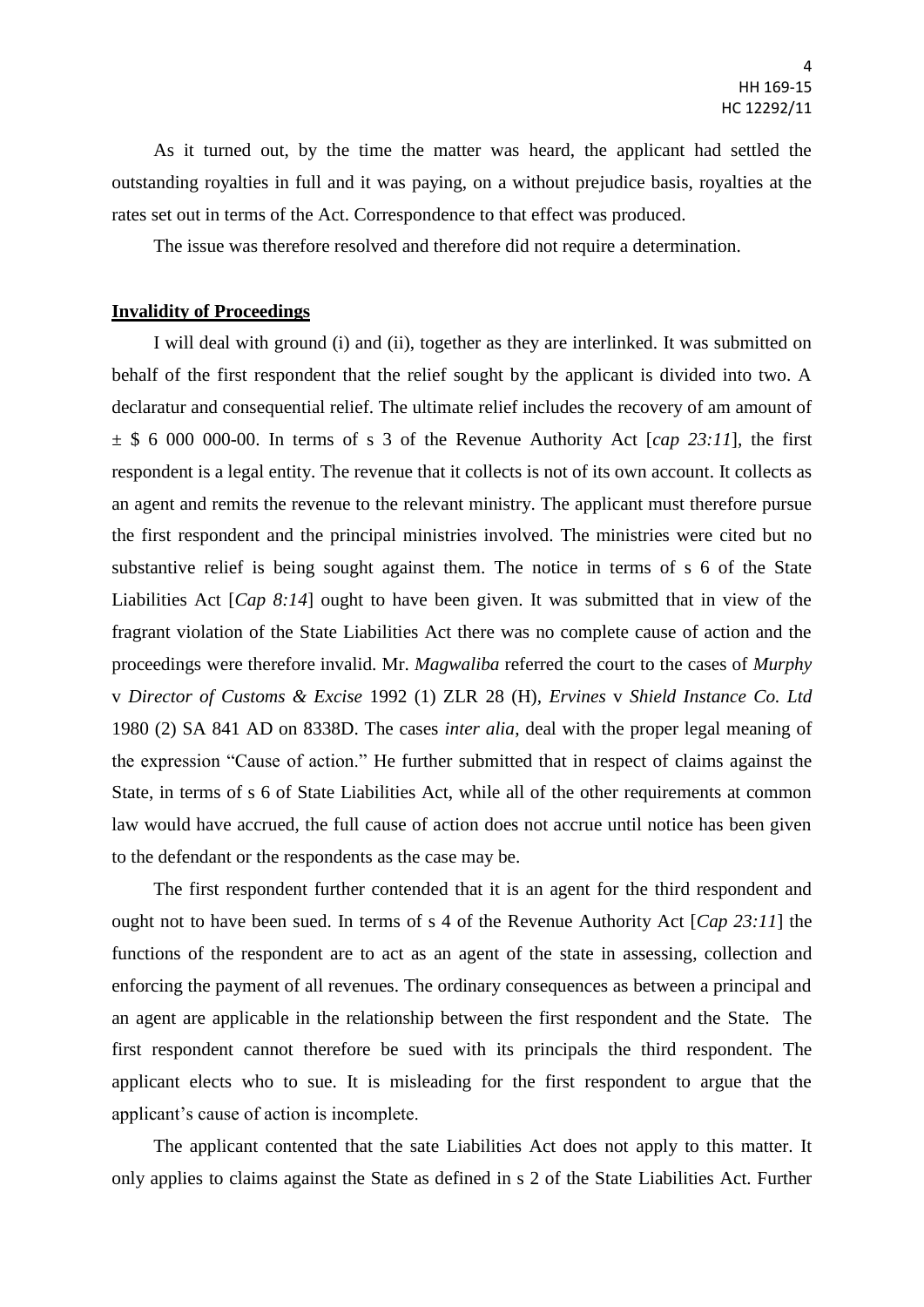the claim by the applicant is not for money or delivery. It is a declarant. The applicant further contends that it is not correct that the first respondent is merely an agent *ejusdem generis* or a collecting arm of the State. Section 3 of the Revenue Act [*Cap 23:11*] provides that the first respondent can be sued. The intention of the legislature was to establish an agent *sui seneris*  capable of assuming liability for its wrongful conduct. It is the first respondent who made erroneous assessment and collected the revenue and not third respondent.

The answer to the above arguments is to be found in the Revenue Authority Act. Section 3 of that Act provides:-

"There is hereby established an authority, to be known as the Zimbabwe Revenue Authority, which shall be a body corporate capable of suing and being sued in its own name and subject to this Act, of performing all acts that bodies corporate may by law perform."

Section 4 sets out its functions and powers and one of such functions is to act as an agent for the State in assessing, collecting and enforcing the payment all revenues. Paragraph 22 of the Second Schedule to the Revenue Authority Act which lays out the powers of the Authority, provides as follows:-

"On behalf of the State, to institute and maintain proceedings in any court or tribunal for the recovery on any revenues and to take such steps as may be necessary to recover the revenues."

My view is that these provisions take the first respondent out of the purview of the State Liabilities Act. The clear intention of the legislature was to create a separate legal entity in the respondent capable of suing and being sued. The State Liabilities Act is applicable to acts of the State as defined in s 2 of that Act.

The acts complained of by the applicant were done by the first respondent who is seized with the responsibility of assessing and collecting revenue due to the State. According to applicant's averments, it has made a wrong assessment and collected the amounts due. The applicant is taking issue with the first respondent's statutory obligation to assess and collect revenue. In any event it is the first respondent who is disputing the applicant's entitlement to assessment of royalties at a particular rate stipulated in the Mining Agreement between it and the third respondent. The third respondent has not opposed the application. The first respondent is therefore rightly before the court.

I agree entirely with the submission by the applicant that it is misleading to argue that there is no complete cause of action unless and until notice is given in terms of State Liabilities Act.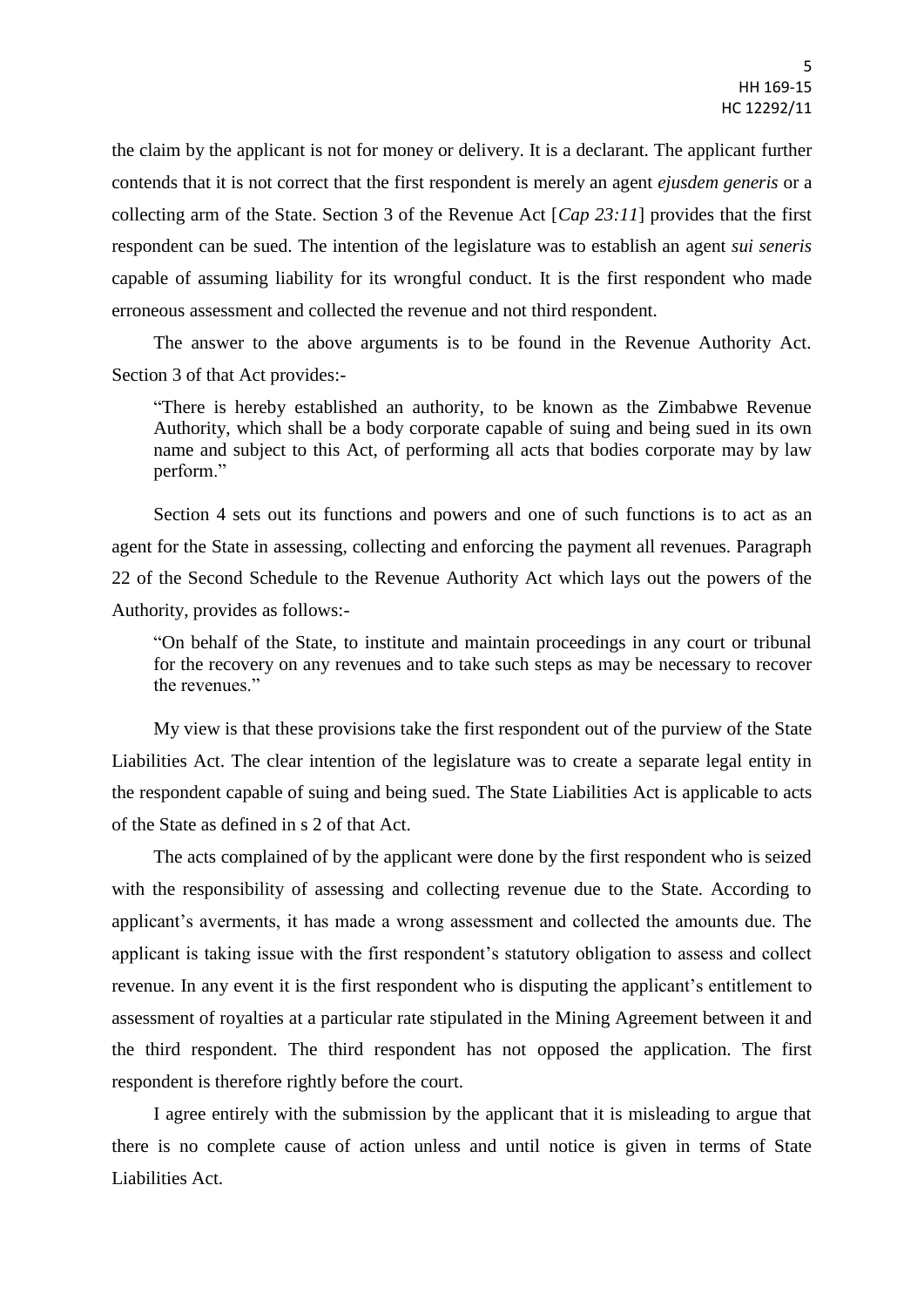Having defined cause of action correctly it should have been clear to the first respondent that the material averments to found a cause of action are premised on the substantive elements of a particular action and not on procedural requirements. The Murphy case (*supra*) was quoted out of context. What the court was saying in the matter is that the preliminary notice must state the cause of action "clearly and explicitly."

The first respondent cannot succeed on this point.

### **Disputes of Facts**

The respondents contented that there are material disputes of fact that cannot be resolved on the papers. The applicant ought to have known of these material disputes of fact before embarking on the present proceedings. This is more particularly so as the applicant initially filed an urgent chamber application which was dismissed. The respondents, in those proceedings, pointed out to the applicant the existence of the material dispute of fact. The respondents made reference to *Zimbabwe Bonded Fibre Glass (Pvt) Ltd* v *Peech* 1987 (2) ZLR 338 S at 339 C and *Mashingaidze* v *Mashingaidze* 1995 (1) ZLR at 221 9-222 A.

The dispute of fact are contained in para 45 of the respondents' Heads of Argument and they centre on the fact that the applicant relies upon certain undertakings given to it by the Government of Zimbabwe. These were not placed before the court. If the undertakings were accepted then the applicant, as it contends, acted upon such undertakings. There was a contract between the Government of Zimbabwe and the applicant other than the contracts attached to the applicant's founding affidavit.

The applicant alleges breach of the contract by the Government. The material terms of the contract have not been placed before the court. The applicant also attempted to give a breakdown of the amounts it alleges to have overpaid and expects the court to accept its statements on its mere say so.

The applicant contends that the issue before the court is a question of law and the applicant has furnished the courts with the necessary affidavits and written documents attached thereon from which the court can ascertain the facts and apply law to establish a declaratur. The applicant referred to the *Room Hire Co. (Pvt) Ltd* v *Jeppe Street Mansions (Pvt) Ltd* 1949 (3) SA at 1155 T and *Mpumela* v *Berger Paints (Pvt) Ltd* 1999 (2) ZLR  $146(S)$ .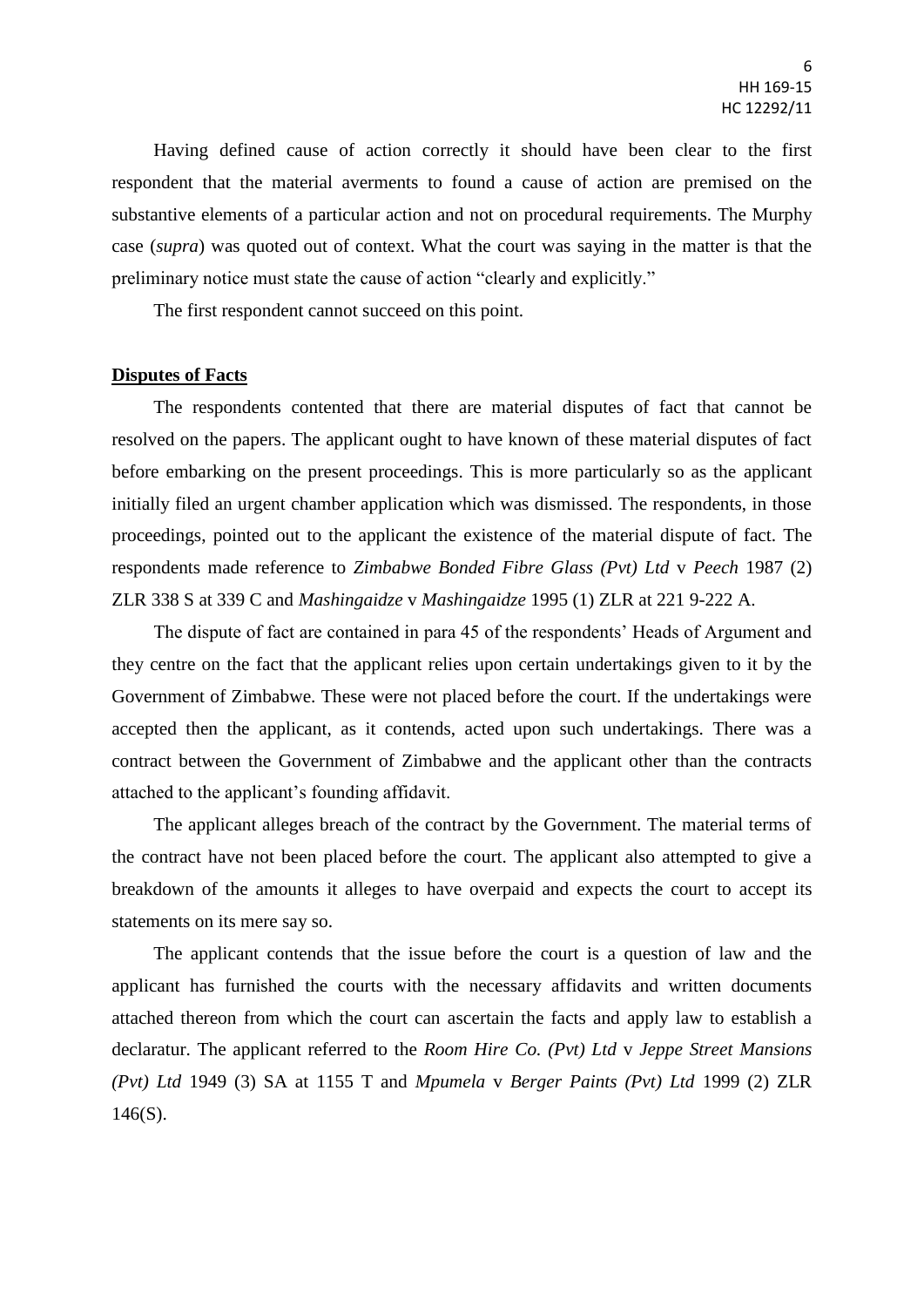In *Room Hire Co* (*supra*) MURRAY JA observed pertinently that apart from those 2 matters there where the procedure is prescribed by law such as ammonal matters and illiquid claims among others in which motion proceedings are not permissible at all

"There is an area in which according to recognised practice a choice between motion proceedings and trial action is given according to whether there is or is not an absence of a real dispute between the parties on any material question of fact ------- the deciding factor is the existence of a dispute of fact, not as to law, and it is (with respect) difficult to appreciate what greater advantages are denied by a judicial officer from *viva voce* evidence, then from affidavits when he has to ascertain only the law to be applied."

I agree with the position adopted by the applicant that the issue that is before the court is a question of law. The issue is whether or not Part 14 of the Act applies in ascertaining what royalties the applicant pays of the Mining Agreement. The applicant has placed before the court facts, which are not disputed, by the first respondent. It has placed before the court the Mining Agreement. There is no dispute as to whether it was amended. It has placed on record all the correspondence between it and the fourth respondent which the fourth respondent has not challenged. The court is being merely asked to interpret the documents attached and apply the law. As was stated by MURRAY AJP in *Room Hire Co. (Pvt) Ltd* (*supra*), it is difficult to appreciate what greater advantages the court would derive from *viva voce* evidence other than from affidavits and written documents attached hereon when all the court is being asked to do is ascertain which law to apply.

In view of the above I will dismiss the point *in limine*.

# **Validity of the Garnishee**

The Applicant had taken issue with the definition of taxes under the Income Tax Act [*Cap 21:05*] in that it does not include royalties under the Mines and Minerals Act as read with Chapter VII of the Finance Act [*Cap 23:04*]. And that the first respondent acted *ultra vires* when it used the powers granted unto it under s 58 of the Income Tax Act [*Cap 23:06*] for enforcing the payment of taxes under that Act.

By the time the matter was hard s 58 of the Income TAX Act had been amended in the definition of tax by the Finance Act 4/12 by the respect of para e and the substitution of (e) any levy or sum payable in terms of the Charging Act. Act 4/2012 came into effect on 17 September 2012. The applicant decided not to pursue the issue. There will not be necessary therefore to determine the issue.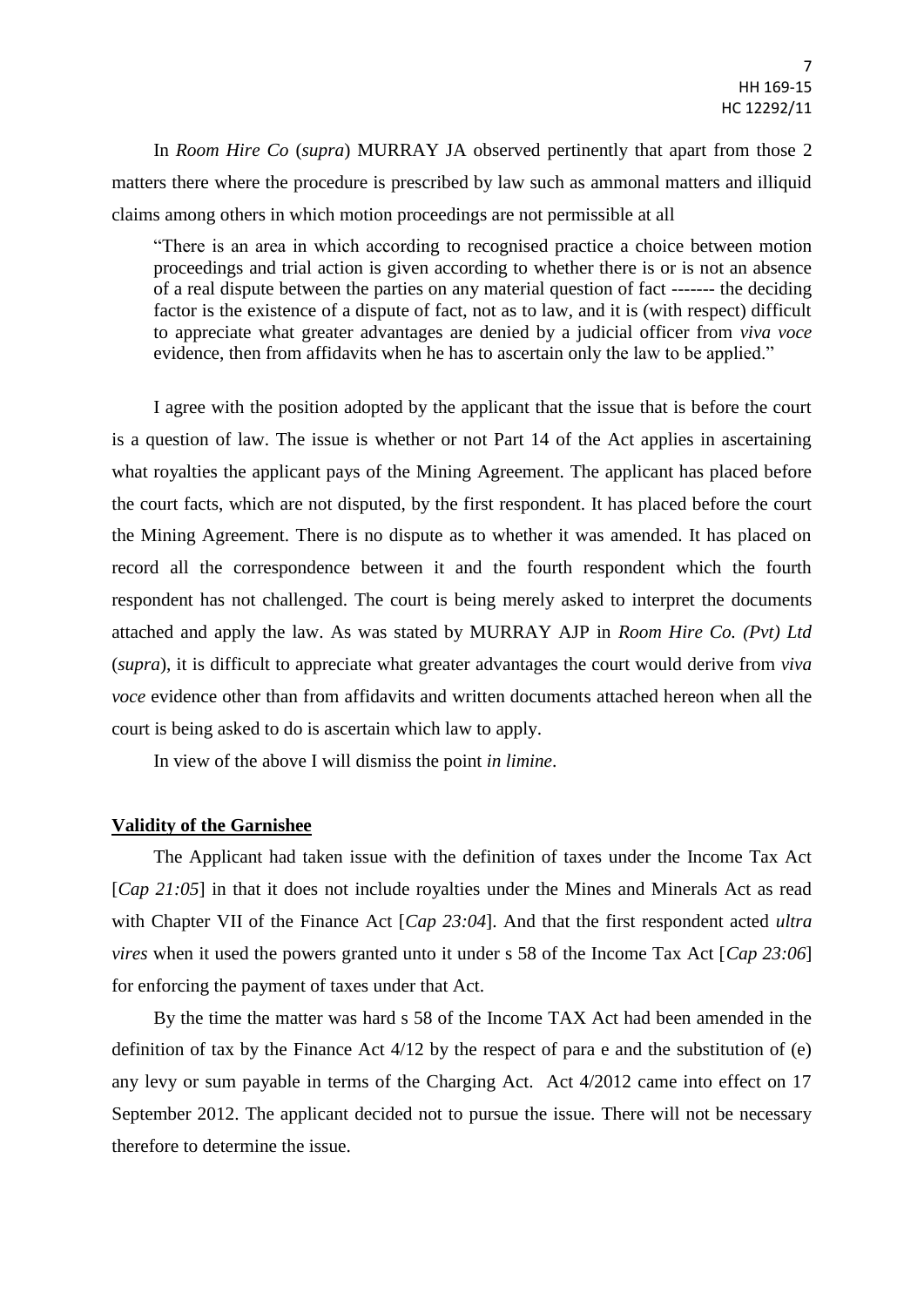## **The Royalties Regime which applies to the applicant**

The issue for determination is whether it is the MA regime or the legislature regime which applies in the assessment of royalties payable by the applicant.

Mr *Girach* contended that clause 6 of MA provides for the payment and levying of royalties due by the applicant. Paragraph 6.1 thereof prescribes the rate of two and half per cent (2.5%) of the fair market value determined in accordance with Clause 11 thereof, payable on a quarterly basis. He further contended that s 244 and s245 of the Act do not apply to the applicant as he is a holder of an MA.

Mr *Magwaliba* submitted that s 167 of the act provides that you cannot enter into an agreement which is inconsistent with the Act. The Act in s 244 and 245, provides for royalties which flactuate and are payable monthly. The MA provides for 2.5 per cent. If s 244 and 245 are read together with s 167, the MA falls foul of the law.

#### Section 167 provides:

"The Minister, with the approval of the president, may enter into an agreement, not inconsistent with the Act, with any person regarding

#### a)--------------

b)--------------

c)The liabilities and obligations of the person in terms of any special mining lease that may be issued to him, including payments by way of royalties, rents and fees; and  $d)$ ---------------"

#### Section 243 of the Act provides:

"This part shall apply to the holder of a special mining lease only to the extent that the terms and conditions of his special mining lease or of any agreement entered into with him in terms of section one hundred and sixty seven and consistent with this part."

It is common cause that the MA was entered into in terms of s w167 of the Act. It has a royalty clause as provided for in the section. The parties differ on the interpretation of s 167 as read with s 243, s 244 and s 245. Mr *Girach* contends that in terms of s243 the rates as promulgated in terms of s 245 do not apply to it as it is a holder of a MA. He submitted that if the words of s 243 are given their ordinary grammatical meaning, they clearly exclude the application of s 245 to anyone who holds a mining lease. Section 243 gives precedence to the MA.

Mr *Magwaliba* contends that s 243 only gives precedence to a Mining Agreement if it is properly entered into in terms of s 167. According to his interpretation, an agreement is properly entered into in terms of s 167 if the rates payable are made in terms of the Act. He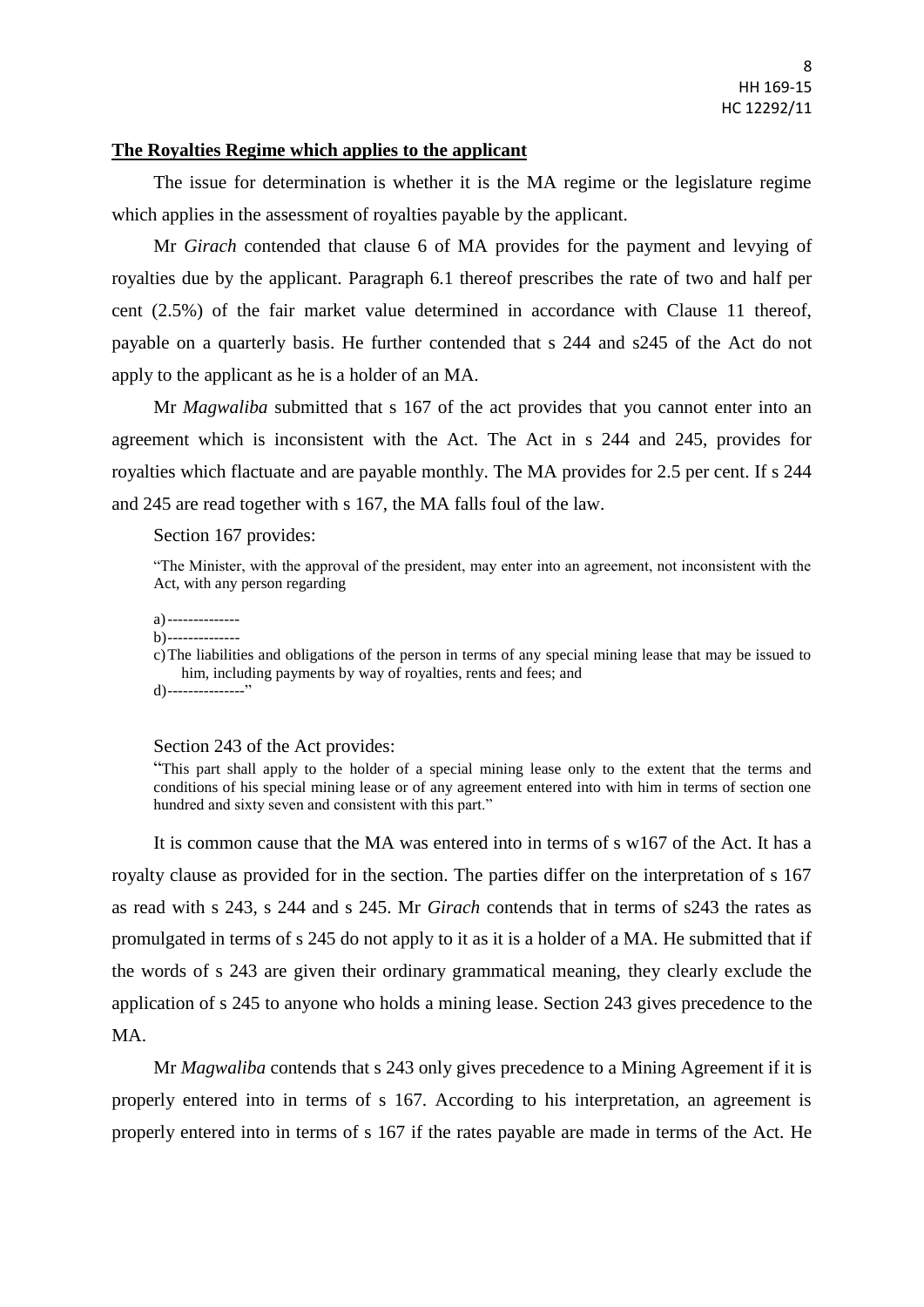argued that s 167 allows parties to enter into an agreement and agree on rate as set in terms of the Act or above it.

What is clear from the above is that there is an obvious and glaring discrepancy in clause 6 of the MA and the provisions of s 244 and 245 of the Act. The MA provides for a fixed rate of 2.5 per cent payable quarterly. The Act provides for various rates based on the mineral produced which are generally higher than those provided for in the MA and which are payable monthly.

In terms of Part IX of the Act, Special Mining Agreements were set up, inter-alia, in order to encourage investment in the mining sector. The lease holders would exploit to the resources while at the same time creating employment. Section 243 was put in place to specifically deal with situations such as the present one, where there are inconsistencies between a special mining agreement and Part XIV of the Act, which regulate royalties. The provision gives precedence to the mining agreements. To interpret it in the manner suggested by the respondent would be to defeat the intention of the legislature in setting up the special mining leases. The question would be why enter into the special mining lease, which must contain a royalty clause in terms of s 167, and at the same time have royalties regulated in terms of Part XIV which invariably, will be higher than the rates in the MA. Such an interpretation will lead to an absurdity.

I agree with Mr *Girach* that s 243 specifically confers precedence to the MA and the respondent had no legal basis to levy royalties against the applicant in terms of the legislature regime.

### **Waive and Estopped**

Mr *Magwaliba* submitted that in the event of the court finding in favour of the applicant in respect of the rate of the royalty, the court must find that the applicant abandoned any reliance on the MA to the extent that it set the rates of the royalties payable. For a period of over 6 years the applicant paid the higher and legislated rates. During the entire period it was aware of its rights in terms of the MA. It did not insist on the enforcement of such rights. The first respondent is therefore entitled to regard the conduct of the applicant as a clear and unequivocal abandonment of any perceived rights to pay reduced rates of royalties in terms of the MA. The non variation clause and the waiver clause will not assist the applicant.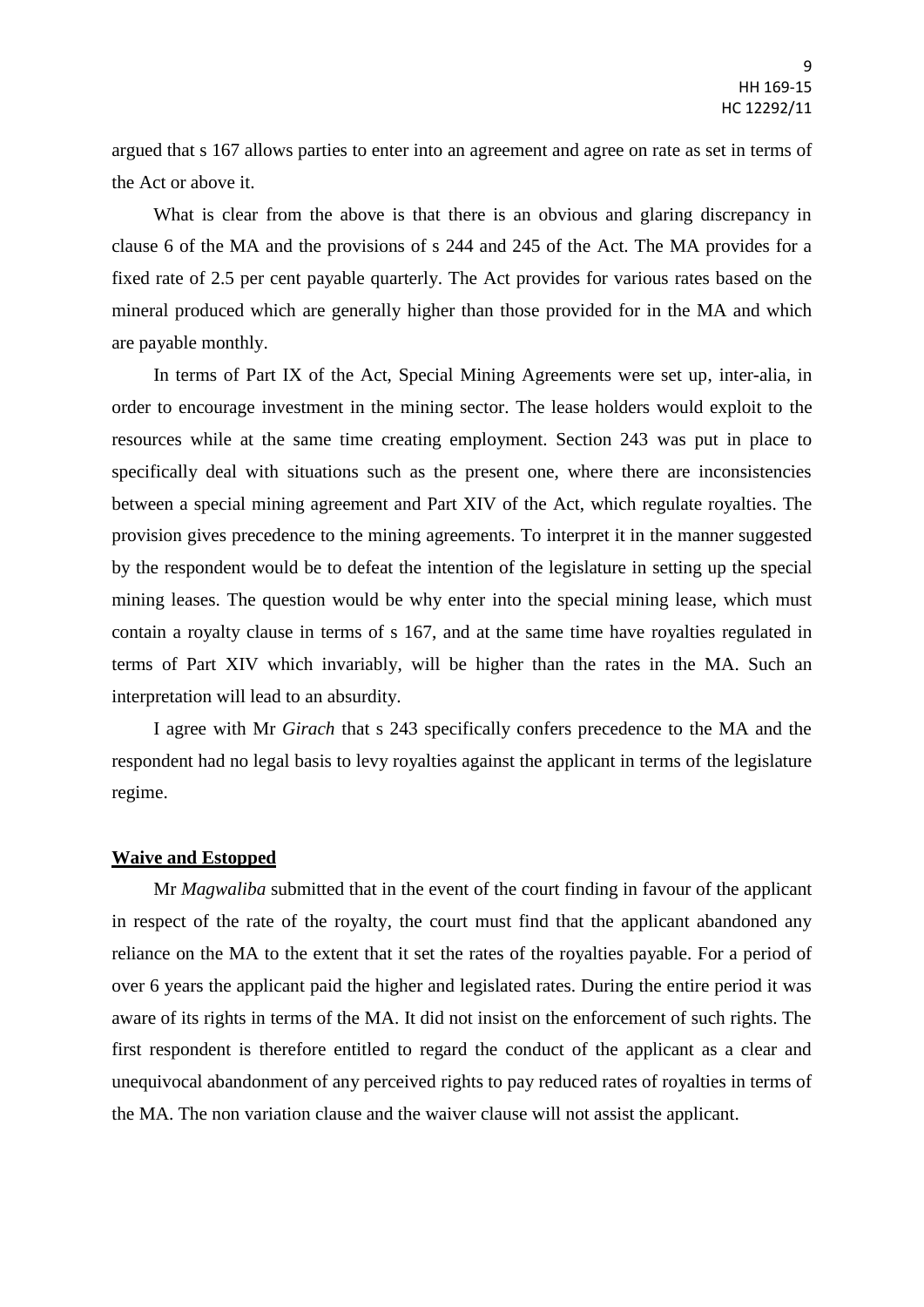Mr *Girach* submitted that as a result of an error on the part of the applicant it paid royalties in terms of the legislated rates. This did not amount to estopped in view of Clause 29.2 of the MA.

The MA contains a non-variation clause and a non-waiver clause in Clauses 29.1 and 29.2 respectively. The clauses are carefully and extensively worded. What is the combined effect of such clauses in a contract. The head note in *Agricultural Finance Corporation* v *Pocock* 1986 (2) ZLR 229 SC sums it all.

"A non-variation clause in a contract entrenches the requirement that any variation has to be in writing but does not prevent a party for whose benefit it s inserted from waiving the requirement.

A non waiver clause negatives any rising of a waiver or any estopped in that it amounts to notice given in advance, acknowledged by the other party, that conduct which might otherwise be a waiver or give rise to an estopped, may not be taken to be such conduct.

The combined effect of the two clauses is that two parties to a written agreement containing carefully and extensively worded non-variation and non-waiver clauses cannot enter an enforceable oral agreement departing from the written terms since to the extent it is a variation of the contract it is precluded by nonvariation clause whereas if it be said to be a waiver or conduct giving rise to an estopped then the nonwaiver clause provides the complete answer to the point.

Clause 29.2 provides a complete answer to the issue raised by the first respondent. It cannot place reliance on the unilateral conduct of the applicant of departing from the written MA as such conduct will not preclude the applicant from thereafter enforcing the right or provision of the agreement being indulged. There is nothing on the papers to show that the MA has been varied. The first respondent cannot therefore successfully rely on either waiver or estoppel. The effect of Clause 29.2 is to negate both defences.

### **Over-payment of Royalties**

This issue was not persisted by the applicant in its submissions. I will take it that the applicant abandoned the claim and rightly so in my view. The applicant had not, in its founding papers, illustrated to the court how the alleged overpayment was made in respect of each year.

Accordingly, I will make the following order:

# **IT IS ORDERED THAT**:-

1. Owing to the operation of Part XIV Section 243 of the Mines and Minerals Act [*Cap 21:05*], the applicant's Mining Agreement with the Government takes precedence over Par XIV s 244 and s 245 of the Mines and Minerals Act [*Cap 21:05*] and takes